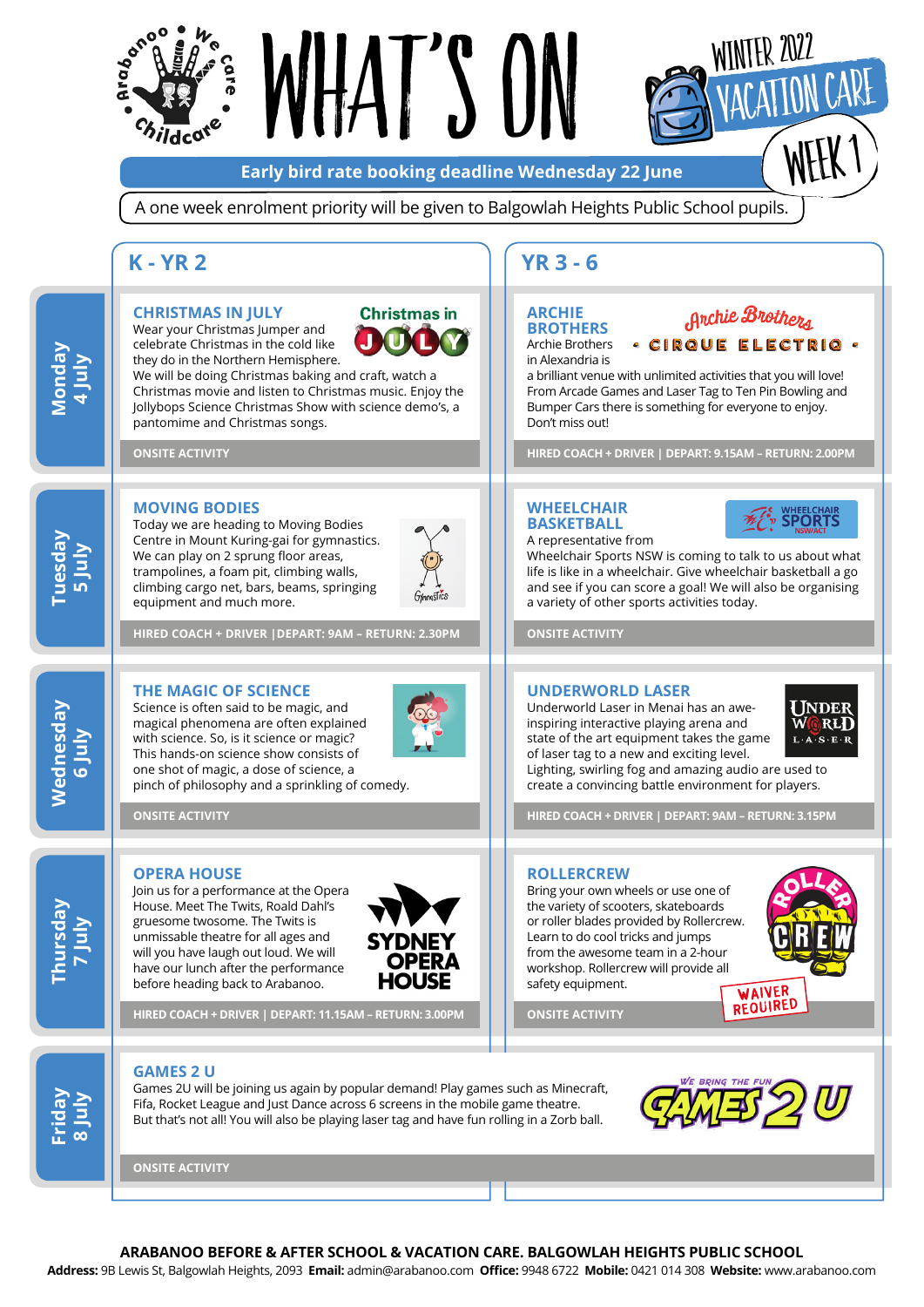

# $\vert\vert$   $\vert$   $\vert$   $\vert$   $\vert$   $\vert$

**Early bird rate booking deadline Wednesday 22 June**

A one week enrolment priority will be given to Balgowlah Heights Public School pupils.

### **K - YR 2 YR 3 - 6**

#### **SPACE**

**Tuesday 12 July**

**Monday 11 July**

**Wednesday 13 July**

Wednesday

**Thursday 14 July**

**Friday 15 July** Explore space and learn about looking after our. Get into your space team and participate in alien defence, space bingo, moonwalk freezu and other games. Build your own rocket and blow it into space. Use your imagination and build a space station or make an astronaut from recycled materials.

**ONSITE ACTIVITY**

#### **CANOELANDS ORCHARD**

Learn about bees and beehives, taste honey and take a tractor ride at Canoelands. Learn how honey is made, meet the farm animals on the property including goats, pigs, chickens and horses and have a go at picking your own fruit to take home.



**HIRED COACH + DRIVER |DEPART: 9AM - RETURN: 3.30PM** 

#### **CULTURE CLUB**

Through a series of quizzes you will travel the world, visiting places like Mexico, France, the USA and Korea. Create your own maracas, try out French mime and kick your legs up – Can-Can style. Design and model your crazy creations inspired by New York fashion week.

**ONSITE ACTIVITY**

#### **BERRY ISLAND RESERVE**

Berry Island in Wollstonecraft was known to be a fishing, hunting and camping site for Aboriginal communitie. Join Yuin and

Wiradjuri woman, Jess Sinnot on this discovery walk into history and learn about the First People of Australia. See evidence of the Aboriginal way of life including shell middens, axe grindings and rock carvings and have your face painted with Ochre in culturally appropriate patterns.

**HIRED COACH + DRIVER | DEPART: 9.15AM – RETURN: 2.15PM**

#### **STARS AND SOUNDS**

For our First Nations people the stars serve as calendars, a law book, and inform all aspects of their daily life and culture. Indigenous educator and musician Karl Wickey will explain the Dreamtime stories behind these star systems such as 'The Emu in the sky' & 'The Sun & Moon'. Karl will also perform sounds & songs on the Yidaki (Didgeridoo).

**ONSITE ACTIVITY**

#### **ICE ZOO**

Glide along to Alexandria's Ice Rink for a 2-hour ice skating session. Learn the basics of ice skating and have fun on the ice with your friends. **Bring socks, gloves and warm clothes**.



**HIRED COACH + DRIVER | DEPART: 10.30AM – RETURN: 2.45PM**

#### **MASTERCHEF**

Work together with your team to create a two course menu. Teams will be given a budget and will walkto the IGA in Balgowlah Heights to buy their food. Prepare your dishes and let the judges decide who will be Arabanoo's winning MasterChef Team! **Please advise us of any dietary requirements on the back of the booking form.**

**ONSITE ACTIVITY AND WALKING**

#### **ZONE BOWLING**

Join us for a game of Bowling at Zone in Dee Why and see if you can beat your friends or any of the Arabanoo carers. You will also go for a spin in the bumper cars and play arcade games.



**HIRED COACH + DRIVER |DEPART: 9.45AM - RETURN: 1.30PM** 

#### **PLANETARIUM ABORIGINAL ASTRONOMY**

Explore Indigenous Australian astronomy in this fascinating mobile Planetarium show. Find

out how indigenous culture describes constellations that cannot be seen from northern latitudes. The planetarium show also includes a guided 'What's in the sky tonight' presentation.

**ONSITE ACTIVITY**

#### **FREAK VR**

FREAK in Bondi, is an immersive virtual reality gaming venue, that F REAK

combines cutting edge multiplayer games, incredible 4D effects and curated physical spaces to help you venture beyond reality. **Please note that one of the activities is for children aged 10+ only, younger children will be doing the other activities on offer.**

**HIRED COACH + DRIVER |DEPART: 9.15AM - RETURN: 2.30PM** 

#### **ARABANOO BEFORE & AFTER SCHOOL & VACATION CARE. BALGOWLAH HEIGHTS PUBLIC SCHOOL**

**Address:** 9B Lewis St, Balgowlah Heights, 2093 **Email:** [admin@arabanoo.com](mailto:admin%40arabanoo.com?subject=) **Office:** 9948 6722 **Mobile:** 0421 014 308 **Website:** [www.arabanoo.com](http://www.arabanoo.com)